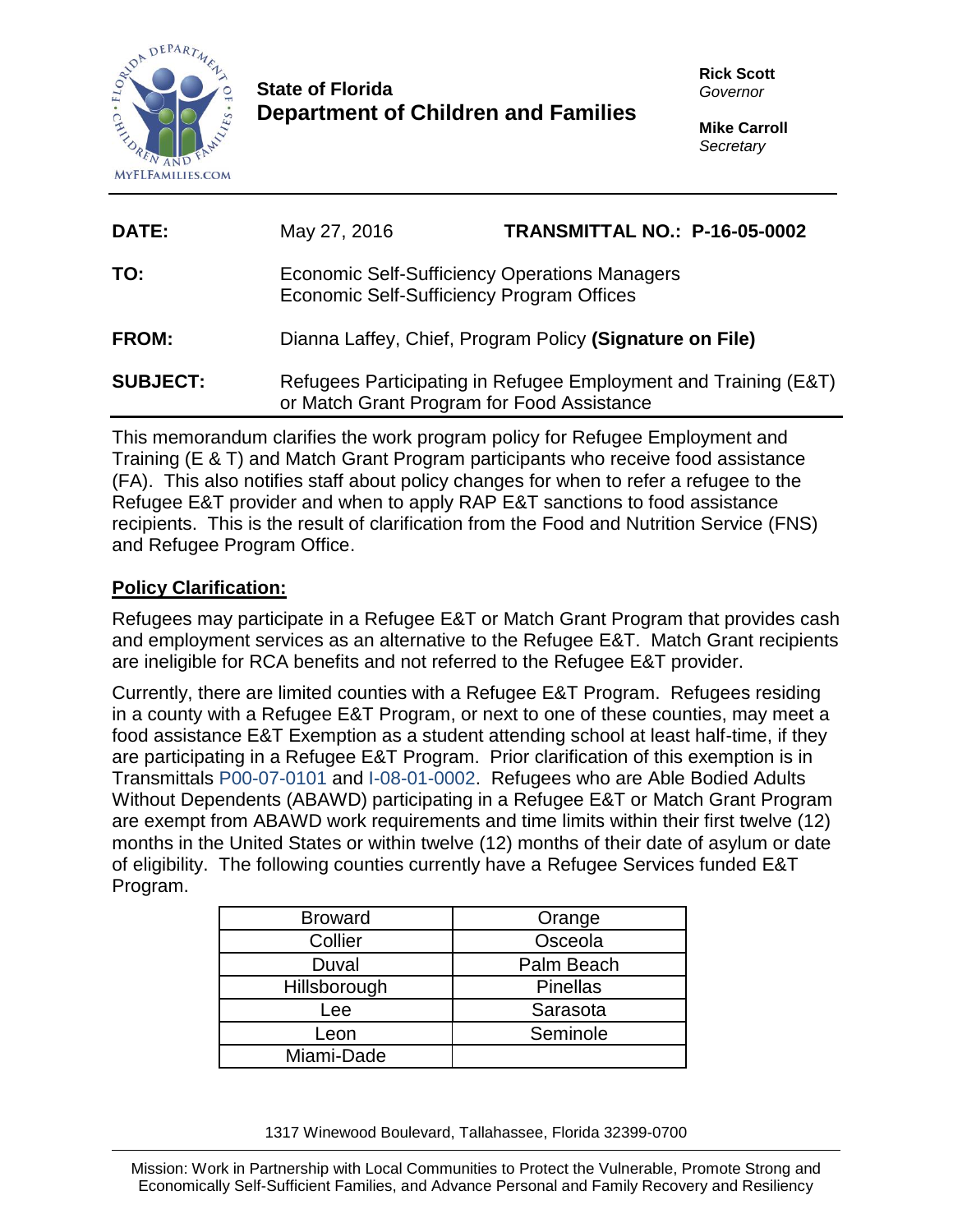Refugees Participating in Refugee Employment and Training (E&T) or Match Grant for Food Assistance Page 2

## **Refugee applicants in counties with a Refugee E&T Program:**

Refer refugees living in the U.S. within the first twelve (12) months or within twelve (12) months of their date of asylum or date of eligibility, to the Refugee E&T provider using the attached CF-ES 2697 form.

### **Refugee applicants/recipients of RCA and FA**

- If the completed form is returned, approve the RCA and assign an ABAWD work exemption as a student.
- If the form is not returned, deny the RCA and refer the individual to CareerSource as a mandatory ABAWD, unless the individual meets another FA E&T Exemption or ABAWD Exception.
- If an RCA recipient is sanctioned for noncompliance with Refugee E&T requirements, impose the sanction on the RCA benefit and refer the individual to CareerSource as a mandatory ABAWD, unless the individual meets another FA E&T Exemption or ABAWD Exception.

#### **Refugee applicants/recipients of FA only**

- If the completed form is returned, assign an ABAWD work exemption as a student.
- If the completed form is not returned, refer the individual to CareerSource as a mandatory ABAWD, unless the individual meets another FA E&T Exemption or ABAWD Exception.
- When the Refugee E&T provider notifies DCF that the FA recipient is no longer complying with the Refugee E&T Program, refer the individual to the local CareerSource as a mandatory ABAWD, unless the individual meets another FA E&T Exemption or ABAWD Exception.

## **RCA and/or FA only program applicants/recipients in counties without a Refugee E&T Program:**

When the county does not have a Refugee E&T Program, refugee applicants that do not meet other food assistance E&T Exemptions or ABAWD Exceptions must be referred to CareerSource as a mandatory ABAWD, regardless of the length of time the refugee has resided in the U.S. RCA only applicants/recipients residing in a county that does not have a Refugee E&T Program are exempt from work requirements for RCA purposes only.

## **New Policy:**

Refugee Cash Assistance recipients sanctioned for noncompliance with Refugee E&T requirements will no longer be automatically sanctioned for food assistance when they do not meet another food assistance E&T Exemption or ABAWD Exception. RCA work sanctions will apply to the RCA benefit only. This policy change applies to any RCA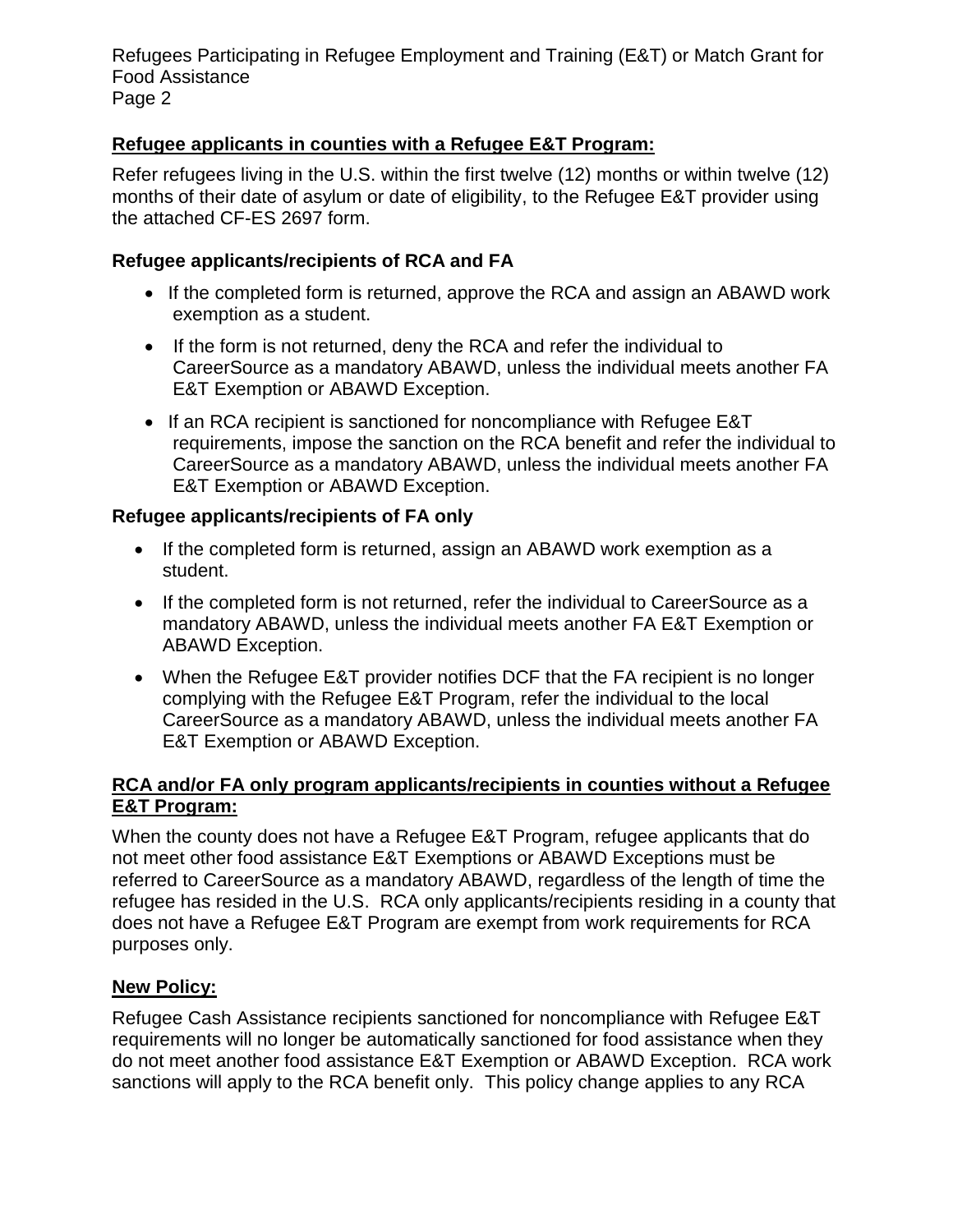Refugees Participating in Refugee Employment and Training (E&T) or Match Grant for Food Assistance Page 3

sanctions imposed on or after February 1, 2016. A revision to manual passage 1460.1919 will reflect this policy change.

## **FLORIDA Procedures:**

The Refugee E&T Program serves refugees with codes 39, 52, 53, 54, 57, 60, 61, 62, 63, 64, 65, 66, and 73 on the AICZ screen.

RCA recipients participating in a Refugee E&T Program who are also receiving food assistance benefits are exempt from food assistance E&T requirements. On the ARDT screen enter an "E" in the "FS TME LMT" field and on the AGPI screen, enter an "11" (Exempt-Student) in the "PART STAT" field and an "N" in the "VUL AWD" field to prevent the referral to CareerSource.

Refugees receiving food assistance only and participating in a Refugee E&T or Match Grant Program are exempt from food assistance E&T requirements. On the ARDT screen enter an "E" in the "FS TME LMT" field and on AGPI enter an "11" (Exempt-Student) in the "PART STAT" field and an "N" in the "VUL AWD" field to prevent the referral to CareerSource. Match Grant income must be entered on the FLORIDA AFMI screen using unearned income code "OTRM" Refugee Matching Grant. Schedule an expected change on the FLORIDA AWEC screen when the refugee's 12 months of eligibility for Refugee E&T services expire during the certification period. This obsoletes the information provided on page six of transmittal P-15-12-0011 about five years from date of entry. After 12 months, if the refugee does not meet some other FSET Exemption or ABAWD Exception, change the refugee's "FS TME LMT" from "E" to "Y" on the ARDT screen and on the AGPI screen their "PART STAT" will be changed from "11" (exempt student) to "18" (mandatory ABAWD) and the "VUL AWD" field will be changed from "N" to "Y".

RCA applicants in counties with a Refugee E&T provider who are also applying for food assistance, but fail to return the completed CF-ES 2697, may still be eligible for food assistance if they meet all requirements. If the individual is approved for food assistance and does not meet a food assistance E&T Exemption or ABAWD Exception, on the ARDT screen enter a "Y" in the "FS TME LMT" field. On the AGPI screen, enter a "66" in the "PART STAT" field and a "Y" in the "VUL AWD" field to generate the referral to CareerSource. Schedule an expected change on the FLORIDA AWEC screen when the refugee's 12 months of eligibility for Refugee E&T services expire during the certification period to change the refugee's "PART STAT" on the AGPI screen from "66" (refugee) to "18" (mandatory ABAWD).

RCA recipients in counties with a Refugee E&T provider who are also receiving food assistance, and are sanctioned for noncompliance, will have their RCA benefits closed. They will no longer meet the student exemption for food assistance. Staff must evaluate if they meet another food assistance E&T Exemption or ABAWD Exception. If they do not, on the ARDT screen enter a "Y" in the "FS TME LMT" field. On the AGPI screen, enter a "66" in the "PART STAT" field and a "Y" in the "VUL AWD" field to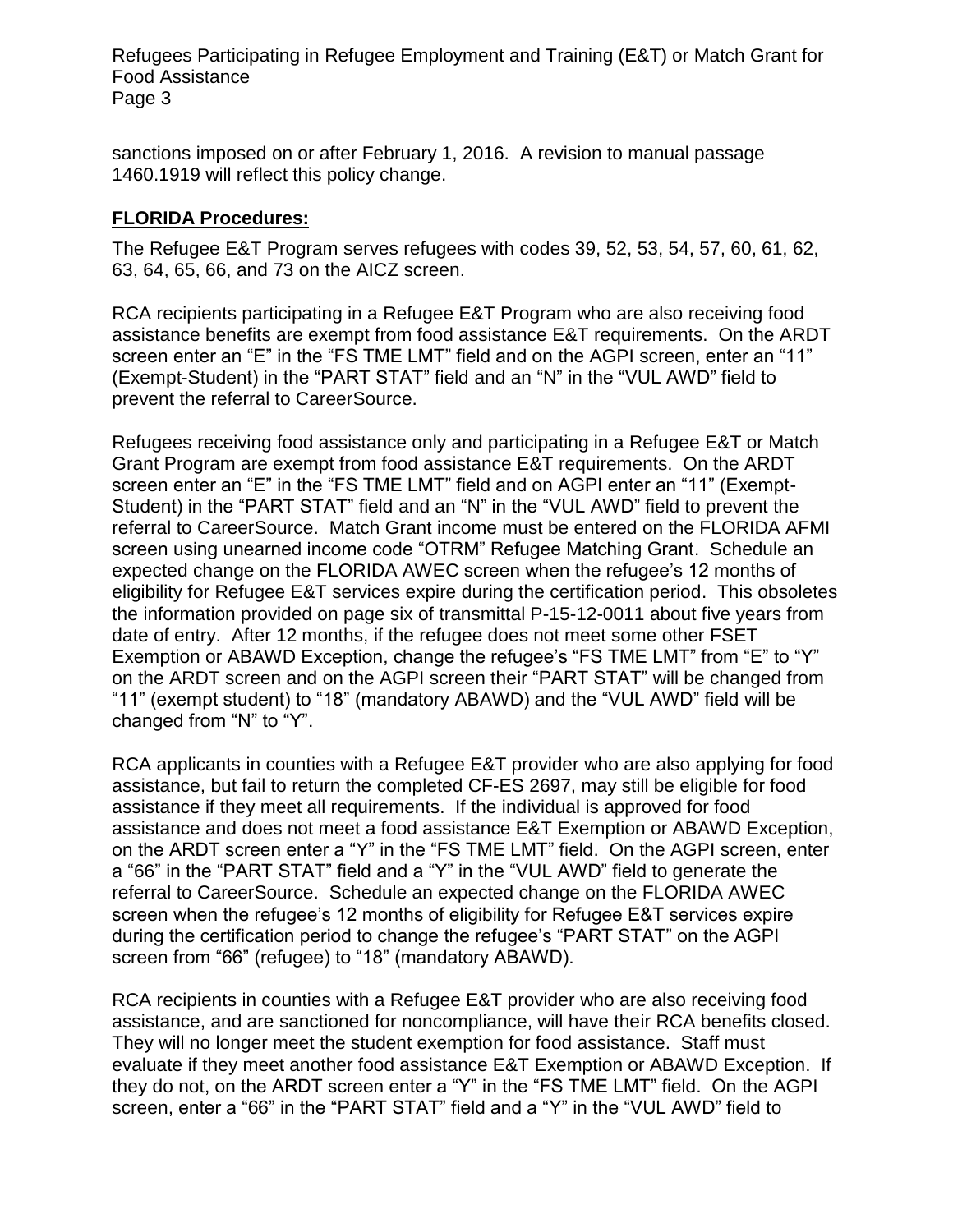Refugees Participating in Refugee Employment and Training (E&T) or Match Grant for Food Assistance Page 4

generate the referral to CareerSource. Schedule an expected change on the FLORIDA AWEC screen when the refugee's 12 months of eligibility for Refugee E&T services expire during the certification period to change the refugee's "PART STAT" on the AGPI screen from "66" (refugee) to "18" (mandatory ABAWD).

For refugees who are RCA and/or FA only program applicants/recipients in counties without a Refugee E&T provider, not participating in a Match Grant Program, and not meeting some other FSET Exemption or ABAWD Exception, enter "Y" in the "FS TME LMT" field on the ARDT screen. On the AGPI screen, enter "18" in the "PART STAT" field and "Y" in the "VUL AWD" field to generate the referral to CareerSource. **Note:** In counties without a Refugee E&T provider, enter code "18" in the "PART STAT" field regardless of the length of time the refugee has resided in the U.S.

If there are policy questions, Region offices may email Connie Mathers at [connie.mathers@myflfamilies.com.](mailto:connie.mathers@myflfamilies.com) For FLORIDA questions please contact Eileen.Schilling@myflfamilies.com.

cc: Assistant Secretary for Economic Self-Sufficiency (Jeri Flora Culley) Director (Tonyaleah Veltkamp) Customer Call Center (Liesta Sykes, Guerschom Alcin, Georgina Santana, Andrew Houghton) Data and Technology (William Martinez) EBT (Michael Pogue) FLORIDA Help Desk (Glenda Washington) Information Technology (Kit Goodner, Barbara Roglieri) Office of Appeal Hearings (Nathan Koch) Office of Communications (Jessica K. Sims) Office of the General Counsel (Lynn S. Hewitt) Office of Quality Management (Vacant) Planning & Special Projects (Suzanne Poirier, Margie France) Program Policy (Dorthene Baker, Voletta Bogan, Connie Mathers) Public Benefits Integrity (Andrew McClenahan, Sheri Hall, Fred Young) Florida Legal Services (Cindy Huddleston) Refugee Services (Patti Grogan)